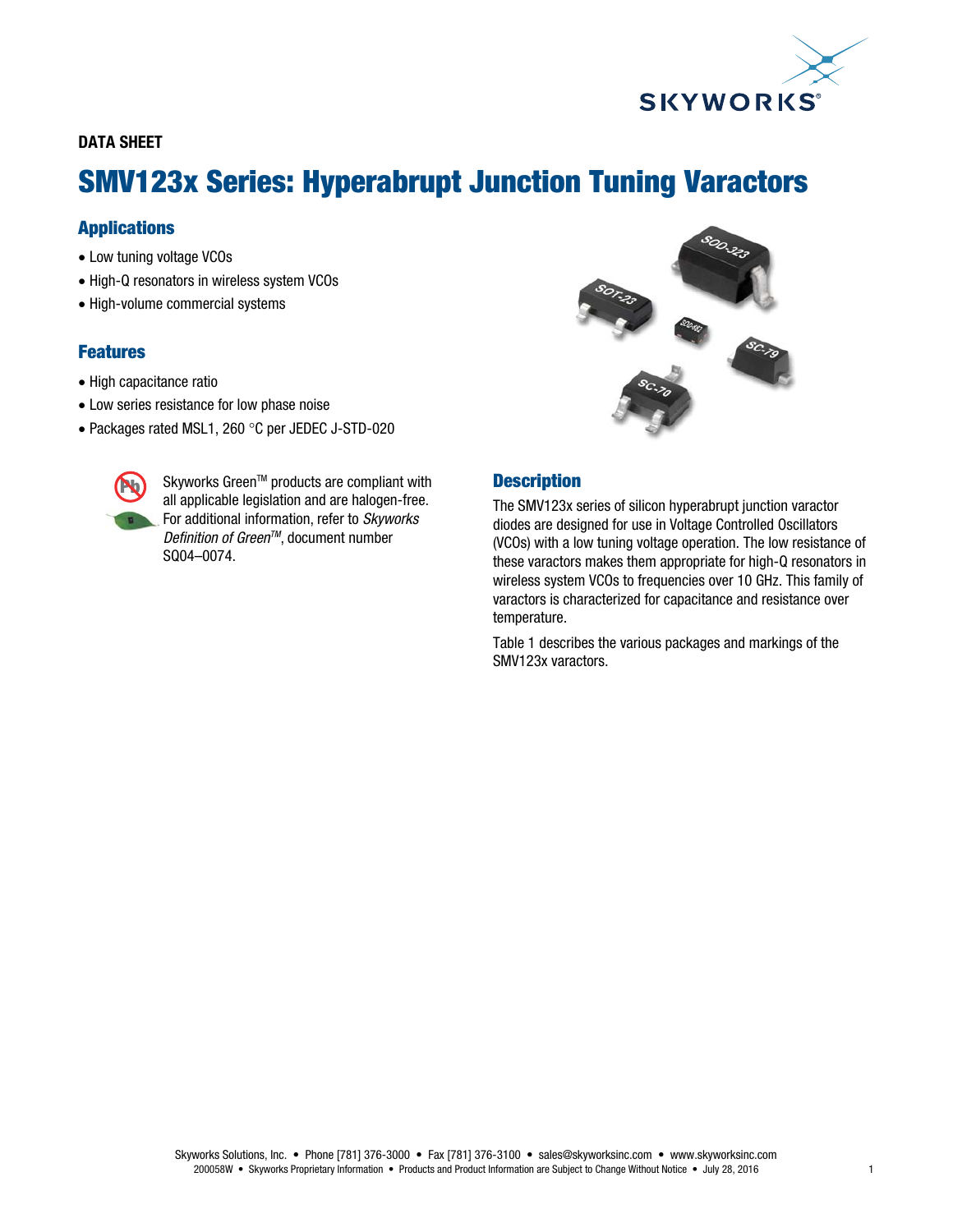#### Table 1. Packaging and Marking

|                                            |                                | 日<br>Ħ                                  | 日                                       | 曰                                       | 日                                       |                             |
|--------------------------------------------|--------------------------------|-----------------------------------------|-----------------------------------------|-----------------------------------------|-----------------------------------------|-----------------------------|
| Single                                     | Single                         | Single                                  | <b>Common Cathode</b>                   | Common Anode                            | Common Cathode                          | Single                      |
| <b>SC-79</b><br>Green™                     | SOD-323<br>Green™              | SOT-23                                  | SOT-23                                  | <b>SC-70</b>                            | <b>SC-70</b>                            | SOD-882<br>Green™           |
| SMV1231-079LF<br>Marking: Cathode and HF   |                                |                                         |                                         |                                         | SMV1231-074LF<br>Green™<br>Marking: KA3 | SMV1231-040LF<br>Marking: A |
| SMV1232-079LF<br>Marking: Cathode and HG   |                                |                                         |                                         |                                         |                                         | SMV1232-040LF<br>Marking: Y |
| SMV1233-079LF<br>Marking: Cathode and HK   |                                | SMV1233-001LF<br>Green™<br>Marking: DP1 |                                         |                                         |                                         | SMV1233-040LF<br>Marking: B |
| SMV1234-079LF<br>Marking: Cathode and HS   | ◆ SMV1234-011LF<br>Marking: DQ |                                         | SMV1234-004LF<br>Green™<br>Marking: DQ3 | SMV1234-073LF<br>Green™<br>Marking: DQ9 |                                         | SMV1234-040LF<br>Marking: G |
| SMV1235-079LF<br>Marking: Cathode and HX   |                                |                                         |                                         |                                         |                                         | SMV1235-040LF<br>Marking: M |
| ◆ SMV1236-079LF<br>Marking: Cathode and HY | SMV1236-011LF<br>Marking: EQ   |                                         |                                         |                                         |                                         | SMV1236-040LF<br>Marking: R |
|                                            |                                | SMV1237-001LF<br>Green™<br>Marking: DT1 |                                         |                                         |                                         |                             |
| $\text{Ls} = 0.7 \text{ nH}$               | $\text{Ls} = 1.5 \text{ nH}$   | $Ls = 1.5$ nH                           | $Ls = 1.5$ nH                           | $\text{Ls} = 1.4 \text{ nH}$            | $Ls = 1.4$ nH                           | $Ls = 0.45$ nH              |

网

The Pb-free symbol or "LF" in the part number denotes a lead-free, RoHS-compliant package unless otherwise noted as Green™. Tin/lead (Sn/Pb) packaging is not recommended for new designs.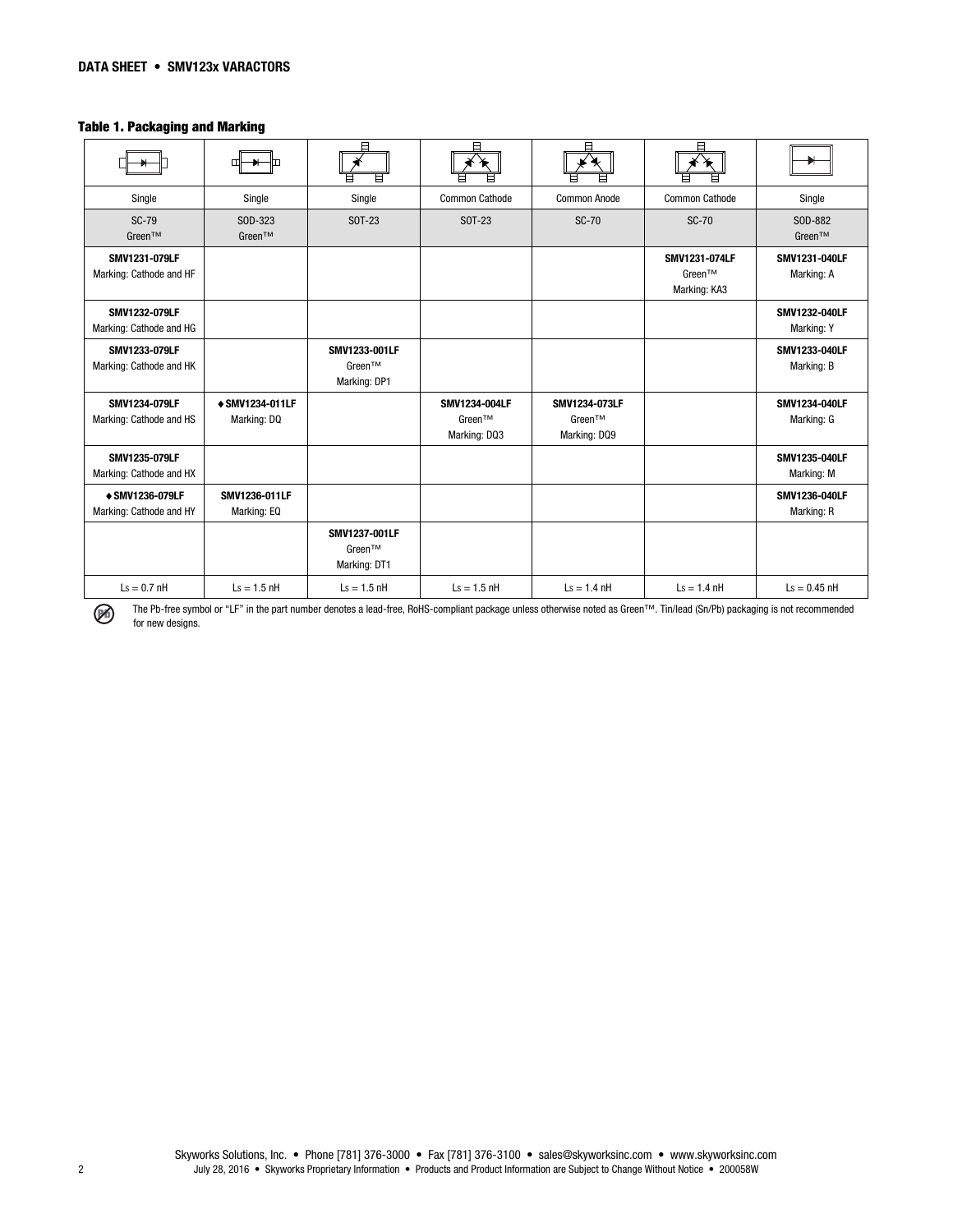#### Electrical and Mechanical Specifications

The absolute maximum ratings of the SMV123x varactors are provided in Table 2. Electrical specifications are provided in Table 3. Typical capacitance values are listed in Table 4. Typical performance characteristics of the SMV123x varactors are illustrated in Figures 1 through 4.

The SPICE model for the SMV123x varactors is shown in Figure 5 and the associated model parameters are provided in Table 5.

Package dimensions are shown in Figures 6 to 14 (even numbers), and tape and reel dimensions are provided in Figures 7 to 15 (odd numbers).

#### Package and Handling Information

Instructions on the shipping container label regarding exposure to moisture after the container seal is broken must be followed. Otherwise, problems related to moisture absorption may occur when the part is subjected to high temperature during solder assembly.

The SMV123x series of varactors are rated to Moisture Sensitivity Level 1 (MSL1) at 260  $\degree$ C. They can be used for lead or lead-free soldering. For additional information, refer to the Skyworks Application Note, Solder Reflow Information, document number 200164.

Care must be taken when attaching this product, whether it is done manually or in a production solder reflow environment. Production quantities of this product are shipped in a standard tape and reel format.

#### Table 2. SMV123x Absolute Maximum Ratings1

| <b>Parameter</b>                 | <b>Symbol</b>           | <b>Minimum</b> | <b>Maximum</b> | <b>Units</b> |
|----------------------------------|-------------------------|----------------|----------------|--------------|
| Reverse voltage                  | <b>V</b> <sub>R</sub>   |                | 15             |              |
| Forward current                  | IF                      |                | 20             | mA           |
| Power dissipation                | P <sub>DIS</sub>        |                | 250            | mW           |
| Operating temperature            | Top                     | $-55$          | $+125$         | ∘c           |
| Storage temperature              | <b>T</b> <sub>STG</sub> | $-55$          | $+150$         | ∘c           |
| Electrostatic discharge:         | <b>ESD</b>              |                |                |              |
| Human Body Model (HBM), Class 1B |                         |                | 1000           |              |

 $1$  Exposure to maximum rating conditions for extended periods may reduce device reliability. There is no damage to device with only one parameter set at the limit and all other parameters set at or below their nominal value. Exceeding any of the limits listed here may result in permanent damage to the device.

ESD HANDLING: Although this device is designed to be as robust as possible, electrostatic discharge (ESD) can damage this device. This device must be protected at all times from ESD when handling or transporting. Static charges may easily produce potentials of several kilovolts on the human body or equipment, which can discharge without detection. Industry-standard ESD handling precautions should be used at all times.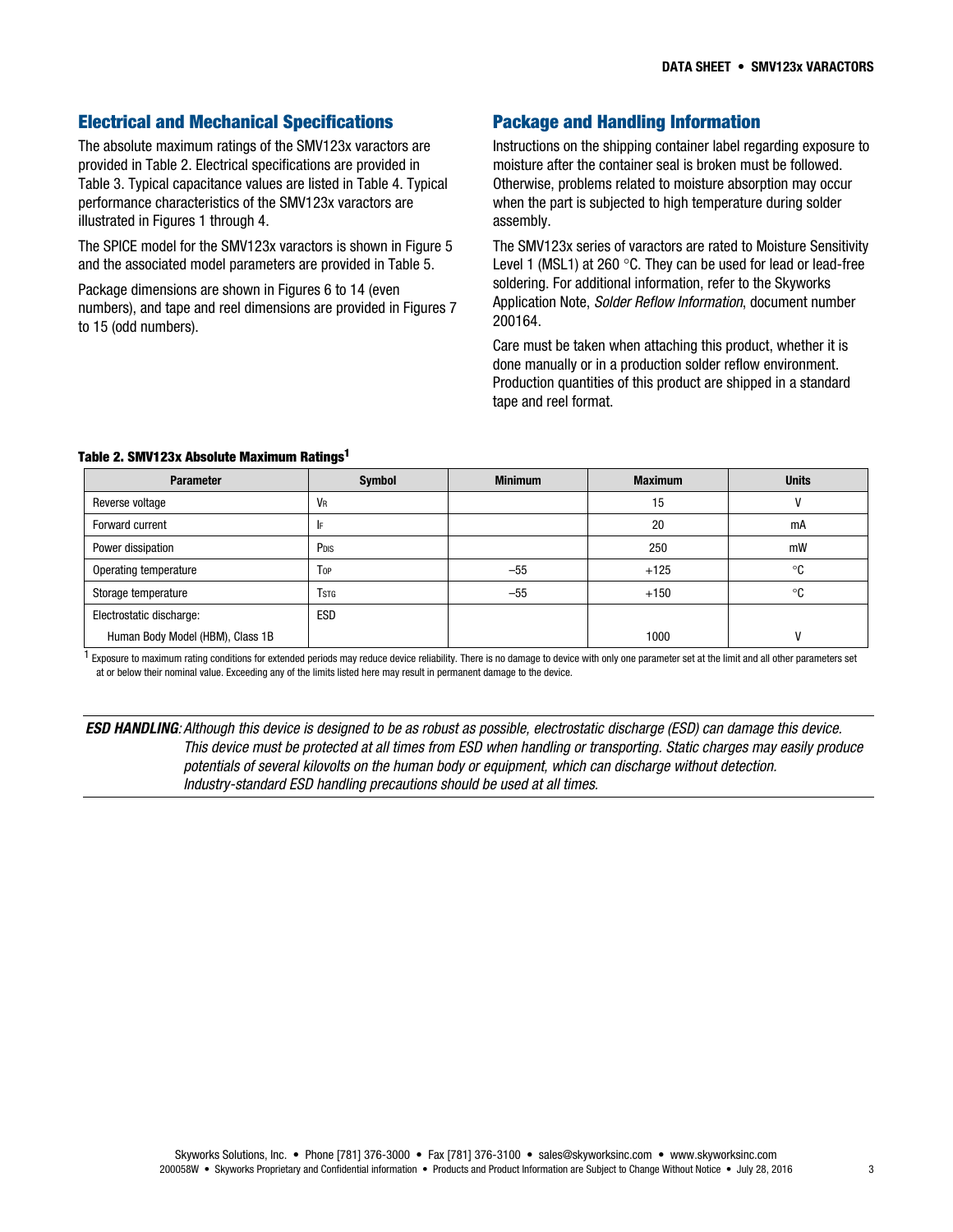# Table 3. SMV123x Electrical Specifications1

(Top = 25  $\degree$ C, Unless Otherwise Noted)

| Part           | C T @ 1 V<br>(pF) |            | CT@3V<br>(pF) | CT@6V<br>(pF) | CT@3V      | CT@1V<br>(Ratio) |            | CT@1V<br>CT@6V<br>(Ratio) | Rs @ 3 V,<br><b>500 MHz</b><br>$(\Omega)$ |
|----------------|-------------------|------------|---------------|---------------|------------|------------------|------------|---------------------------|-------------------------------------------|
| <b>Number</b>  | <b>Min</b>        | <b>Max</b> | Typ           | <b>Typ</b>    | <b>Min</b> | <b>Max</b>       | <b>Min</b> | <b>Max</b>                | <b>Typ</b>                                |
| SMV1231        | 1.43              | 1.72       | 0.97          | 0.61          | 1.5        | 1.8              | 2.5        | 2.8                       | 2.90                                      |
| <b>SMV1232</b> | 2.34              | 2.86       | 1.50          | 0.94          | 1.5        | 1.9              | 2.6        | 3.3                       | 1.50                                      |
| SMV1233        | 3.00              | 3.60       | 1.80          | 1.10          | 1.5        | 1.9              | 2.6        | 3.3                       | 1.20                                      |
| SMV1234        | 5.85              | 7.15       | 3.60          | 2.00          | 1.6        | 2.0              | 2.8        | 3.4                       | 0.80                                      |
| SMV1235        | 10.35             | 12.65      | 6.40          | 3.60          | 1.6        | 2.0              | 2.9        | 3.4                       | 0.60                                      |
| SMV1236        | 15.50             | 18.50      | 9.20          | 5.30          | 1.6        | 2.0              | 3.0        | 3.5                       | 0.50                                      |
| <b>SMV1237</b> | 45.00             | 54.00      | 26.90         | 14.40         | 1.6        | 2.0              | 3.0        | 3.5                       | 0.40                                      |

1 Performance is guaranteed only under the conditions listed in this table.

Tested with -079 package.

Reverse voltage VR ( $IR = 10 \mu A$ ) = 15 V minimum

Reverse current IR ( $VR = 12 V$ ) = 20 nA maximum

#### Table 4. Capacitance vs Reverse Voltage

| <b>VR</b>   | CT(pF)         |                |                |                |                |                |                |  |  |
|-------------|----------------|----------------|----------------|----------------|----------------|----------------|----------------|--|--|
| (V)         | <b>SMV1231</b> | <b>SMV1232</b> | <b>SMV1233</b> | <b>SMV1234</b> | <b>SMV1235</b> | <b>SMV1236</b> | <b>SMV1237</b> |  |  |
| $\mathbf 0$ | 2.35           | 4.15           | 5.08           | 9.63           | 18.22          | 26.75          | 71.82          |  |  |
| 0.5         | 1.87           | 3.22           | 3.95           | 7.53           | 14.12          | 20.61          | 56.10          |  |  |
| $1.0\,$     | 1.58           | 2.67           | 3.28           | 6.28           | 11.67          | 17.02          | 46.89          |  |  |
| 1.5         | 1.40           | 2.28           | 2.80           | 5.39           | 9.91           | 14.38          | 40.33          |  |  |
| 2.0         | 1.22           | 1.97           | 2.41           | 4.68           | 8.52           | 12.29          | 35.13          |  |  |
| 2.5         | 1.09           | 1.72           | 2.09           | 4.09           | 7.36           | 10.56          | 30.71          |  |  |
| 3.0         | 0.970          | 1.51           | 1.82           | 3.58           | 6.40           | 9.16           | 26.87          |  |  |
| 3.5         | 0.882          | 1.35           | 1.62           | 3.15           | 5.62           | 8.04           | 23.57          |  |  |
| 4.0         | 0.794          | 1.22           | 1.45           | 2.81           | 4.99           | 7.19           | 20.83          |  |  |
| 4.5         | 0.732          | 1.13           | 1.33           | 2.54           | 4.50           | 6.53           | 18.62          |  |  |
| 5.0         | 0.683          | 1.05           | 1.24           | 2.32           | 4.11           | 6.01           | 16.87          |  |  |
| 5.5         | 0.648          | 0.99           | 1.16           | 2.15           | 3.80           | 5.61           | 15.48          |  |  |
| 6.0         | 0.613          | 0.94           | 1.10           | 2.02           | 3.55           | 5.28           | 14.36          |  |  |
| 6.5         | 0.590          | 0.90           | 1.05           | 1.90           | 3.34           | 5.02           | 13.46          |  |  |
| 7.0         | 0.567          | 0.86           | 1.01           | 1.80           | 3.17           | 4.81           | 12.72          |  |  |
| 7.5         | 0.551          | 0.84           | 0.98           | 1.72           | 3.03           | 4.64           | 12.11          |  |  |
| 8.0         | 0.534          | 0.81           | 0.96           | 1.65           | 2.91           | 4.49           | 11.61          |  |  |
| 9.0         | 0.512          | 0.78           | 0.92           | 1.55           | 2.73           | 4.28           | 10.87          |  |  |
| 10.0        | 0.497          | 0.76           | 0.90           | 1.47           | 2.61           | 4.13           | 10.38          |  |  |
| 11.0        | 0.492          | 0.75           | 0.88           | 1.42           | 2.53           | 4.02           | 10.06          |  |  |
| 12.0        | 0.487          | 0.74           | 0.87           | 1.38           | 2.47           | 3.95           | 9.84           |  |  |
| 13.0        | 0.480          | 0.73           | 0.86           | 1.35           | 2.43           | 3.89           | 9.68           |  |  |
| 14.0        | 0.472          | 0.73           | 0.85           | 1.33           | 2.40           | 3.84           | 9.56           |  |  |
| 15.0        | 0.466          | 0.72           | 0.84           | 1.32           | 2.38           | 3.80           | 9.47           |  |  |

Skyworks Solutions, Inc. • Phone [781] 376-3000 • Fax [781] 376-3100 • sales@skyworksinc.com • www.skyworksinc.com 4 July 28, 2016 • Skyworks Proprietary Information • Products and Product Information are Subject to Change Without Notice • 200058W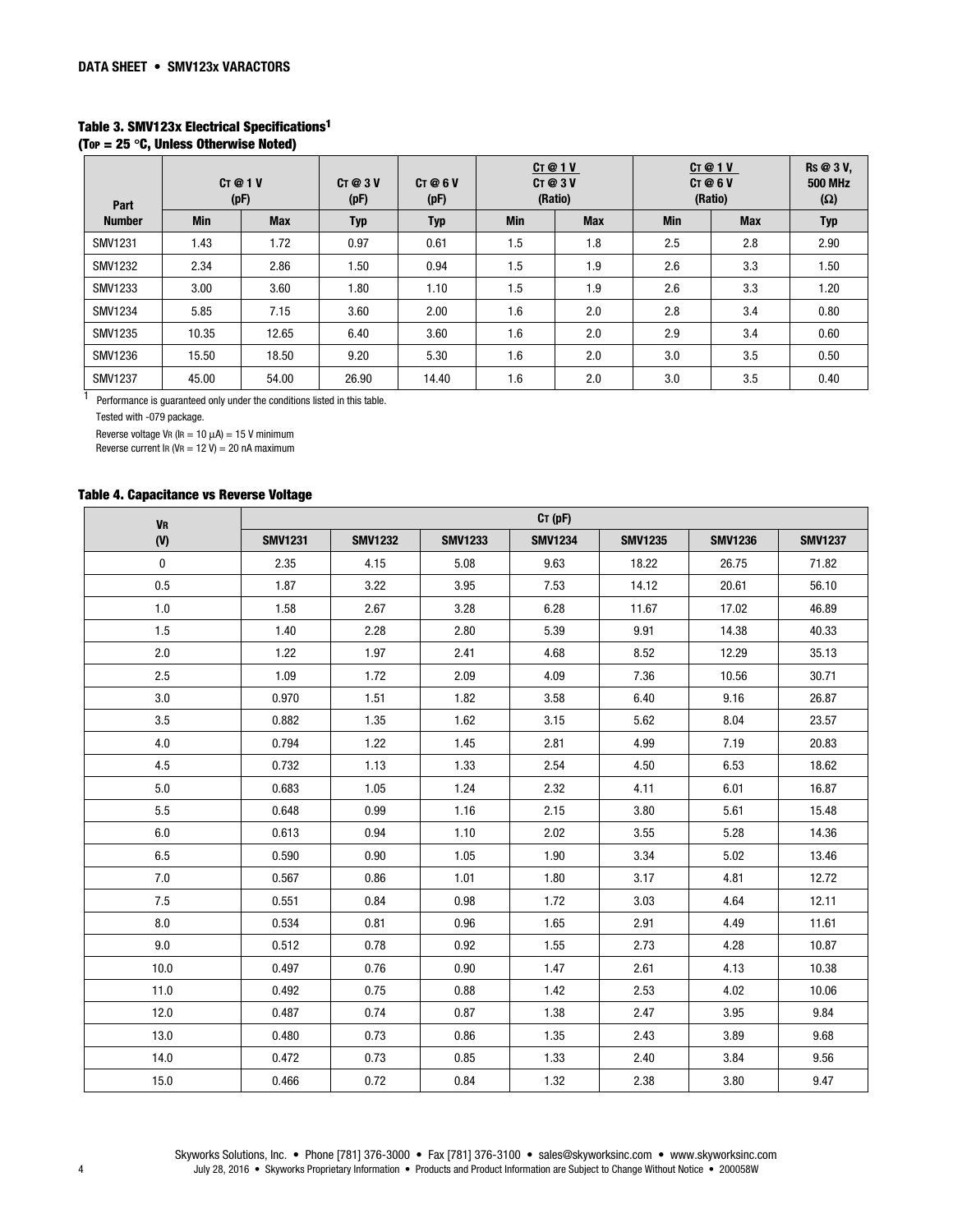# Typical Performance Characteristics



Figure 1. Capacitance vs Reverse Voltage



Figure 3. Relative Capacitance Change vs Temperature



Figure 2. Series Resistance vs Reverse Voltage @ 500 MHz



Figure 4. Relative Series Resistance Change vs Temperature @ 500 MHz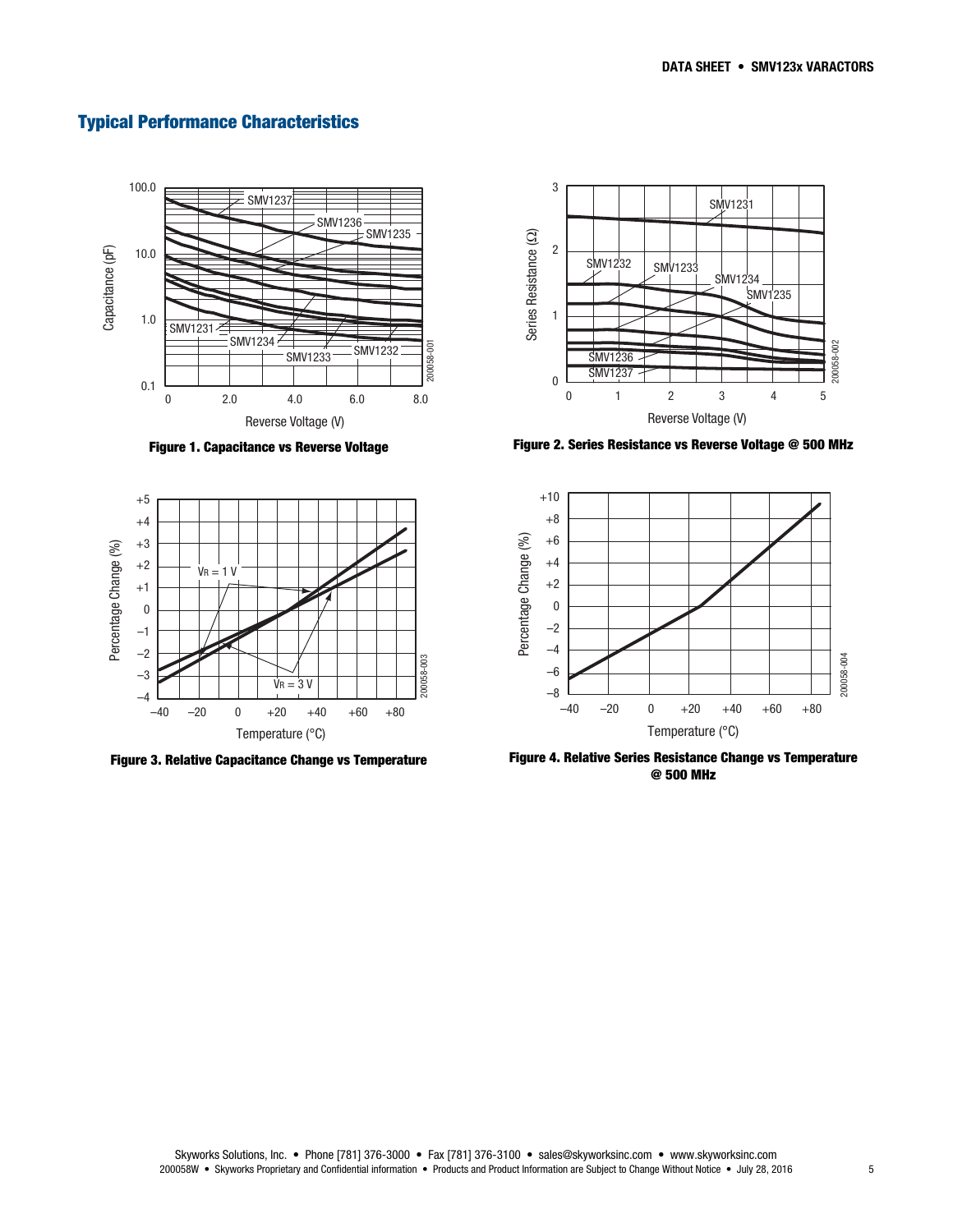

Figure 5. SPICE Model

#### Table 5. SPICE Model Parameters1

| <b>Part Number</b> | CJO<br>(pF) | VJ<br>(V) | M     | <b>CP</b><br>(pF) | <b>Rs</b><br>$(\Omega)$ |
|--------------------|-------------|-----------|-------|-------------------|-------------------------|
| SMV1231            | 1.88        | 10.13     | 4.999 | 0.44              | 2.50                    |
| <b>SMV1232</b>     | 3.43        | 8.36      | 4.690 | 0.68              | 1.50                    |
| SMV1233            | 4.21        | 11.87     | 6.430 | 0.81              | 1.20                    |
| SMV1234            | 8.36        | 7.95      | 3.960 | 1.15              | 0.80                    |
| SMV1235            | 15.85       | 8.78      | 4.570 | 2.15              | 0.60                    |
| SMV1236            | 22.89       | 9.62      | 5.230 | 3.59              | 0.50                    |
| <b>SMV1237</b>     | 61.40       | 14.51     | 6.780 | 8.90              | 0.25                    |

 $\frac{1}{1}$  Values extracted from measured performance.

For package inductance (LS), refer to Table 1.

For more details, refer to the Skyworks Application Note, Varactor SPICE Model for Approved RF VCO Applications, document number 200315.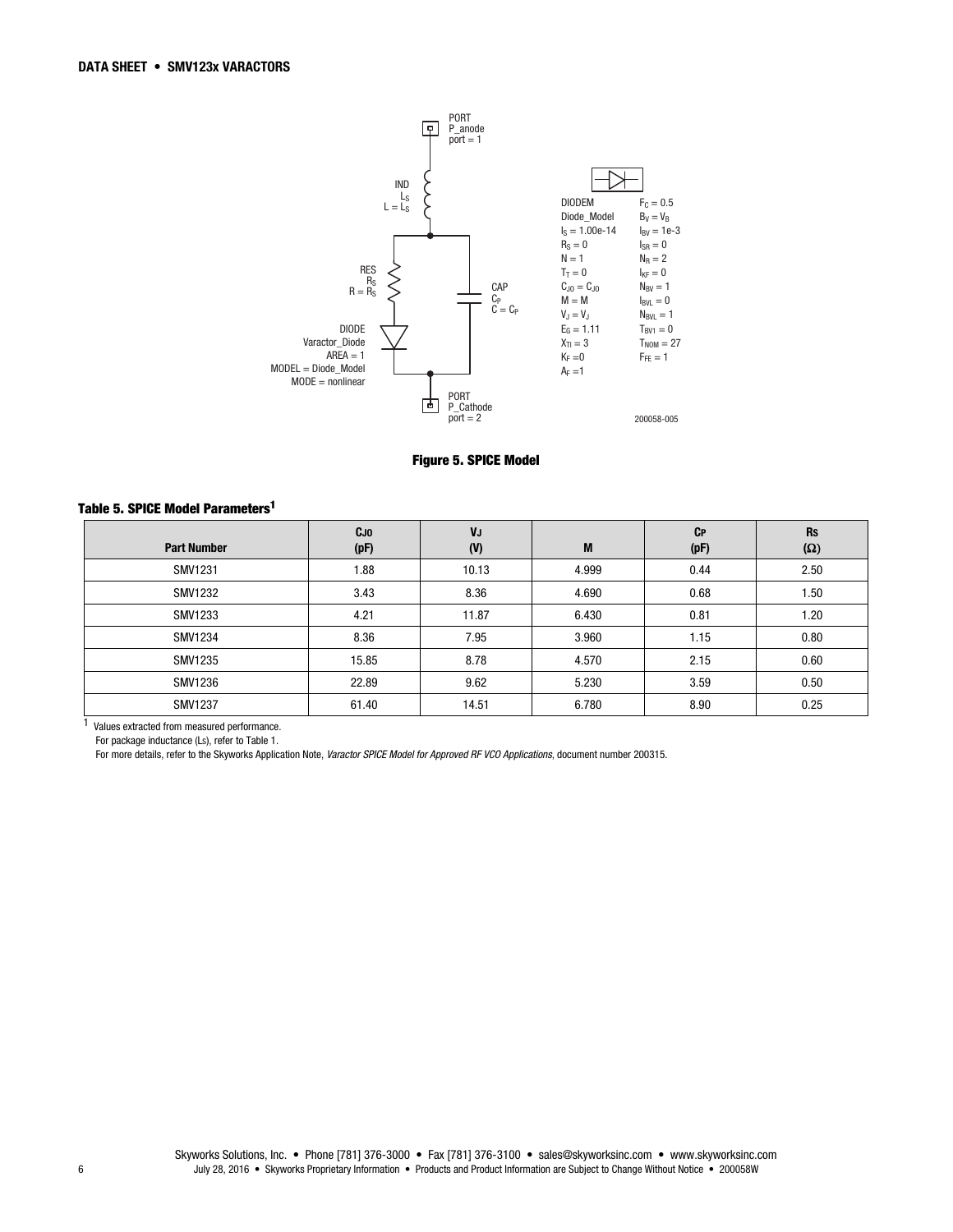

Figure 6. SC-70 Package Dimensions



1. Sprocket hole pitch cumulative tolerance  $\pm$  0.2 mm.

2. Carrier tape: black conductive polystyrene.

3. Pocket position relative to sprocket hole measured as true position of pocket, not pocket hole. 4. Cover tape material: transparent and conductive material.

5. All measurements are in millimeters.



200058-007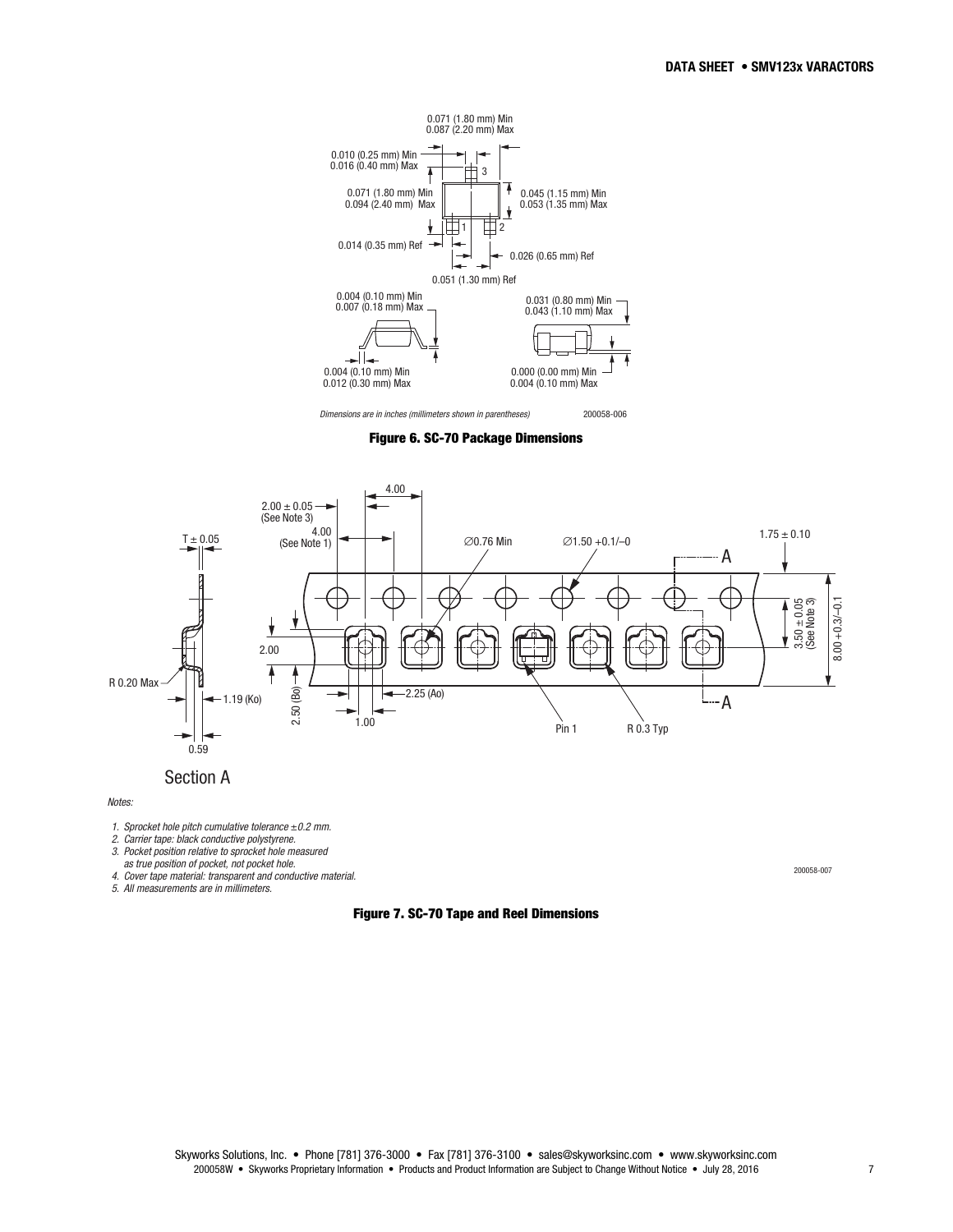

Figure 8. SC-79 Package Dimensions



Figure 9. SC-79 Tape and Reel Dimensions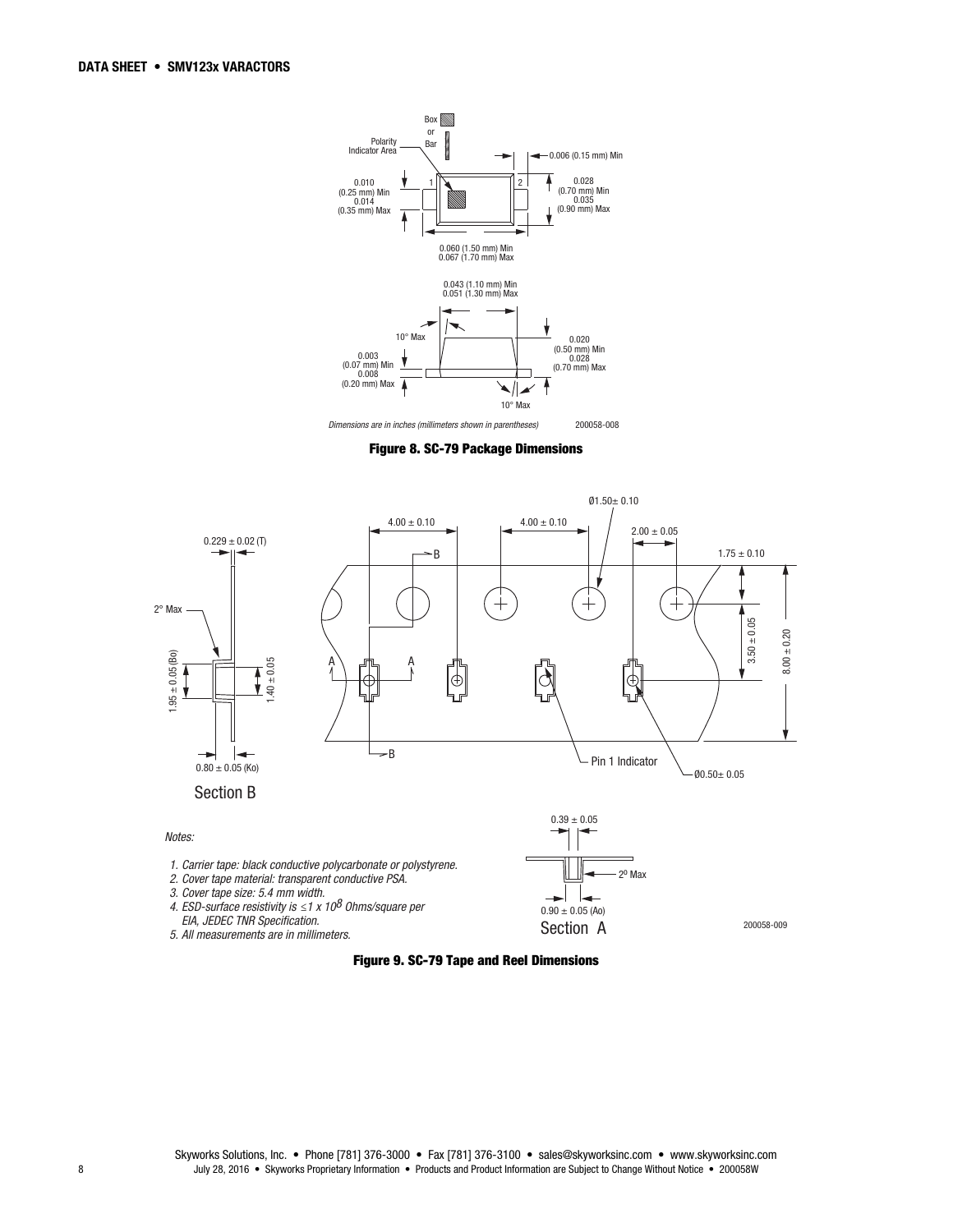

Dimensions are in inches (millimeters shown in parentheses) 200058-010





Notes:

- 1. Carrier tape: black conductive polystyrene.
- 2. Cover tape: transparent conductive PSA.
- 3. Cover tape size: 5.4 mm width.
- 4. 10 sprocket hole pitch cumulative tolerance:  $\pm 0.20$  mm.
- 5. All measurements are in millimeters.



200058-011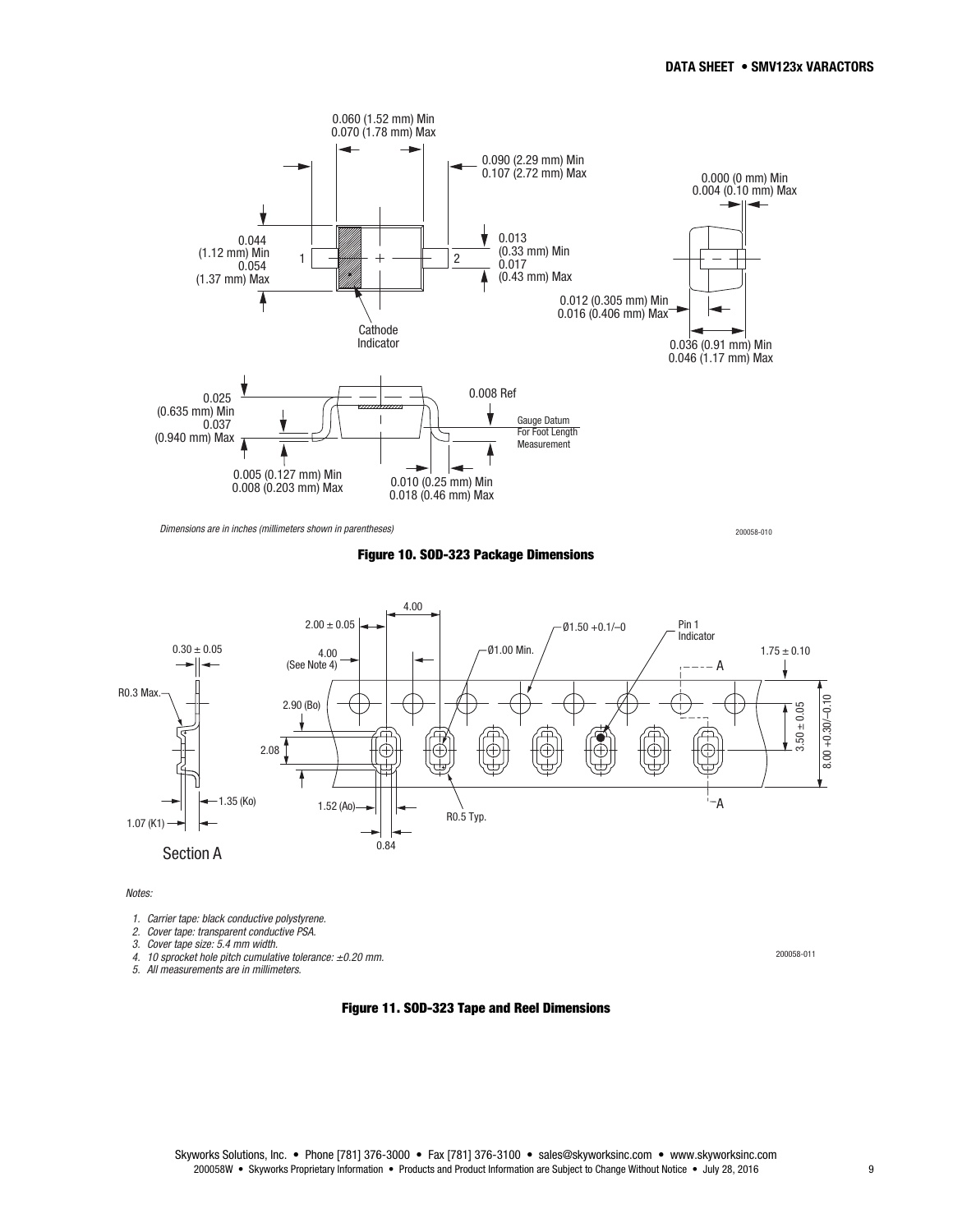

Figure 12. SOT-23 Package Dimensions



3. Cover tape size: 5.40 mm width. 4. Tolerance ±0.10 mm. 5. Ten sprocket hole pitch cumulative tolerance: ±0.2 mm.

6. All measurements are in millimeters.

7. Alternative carrier tape dimensions are: Ao = 3.3

 $Bo = 2.9$ 

 $Ko = 1.22$ 



200058-013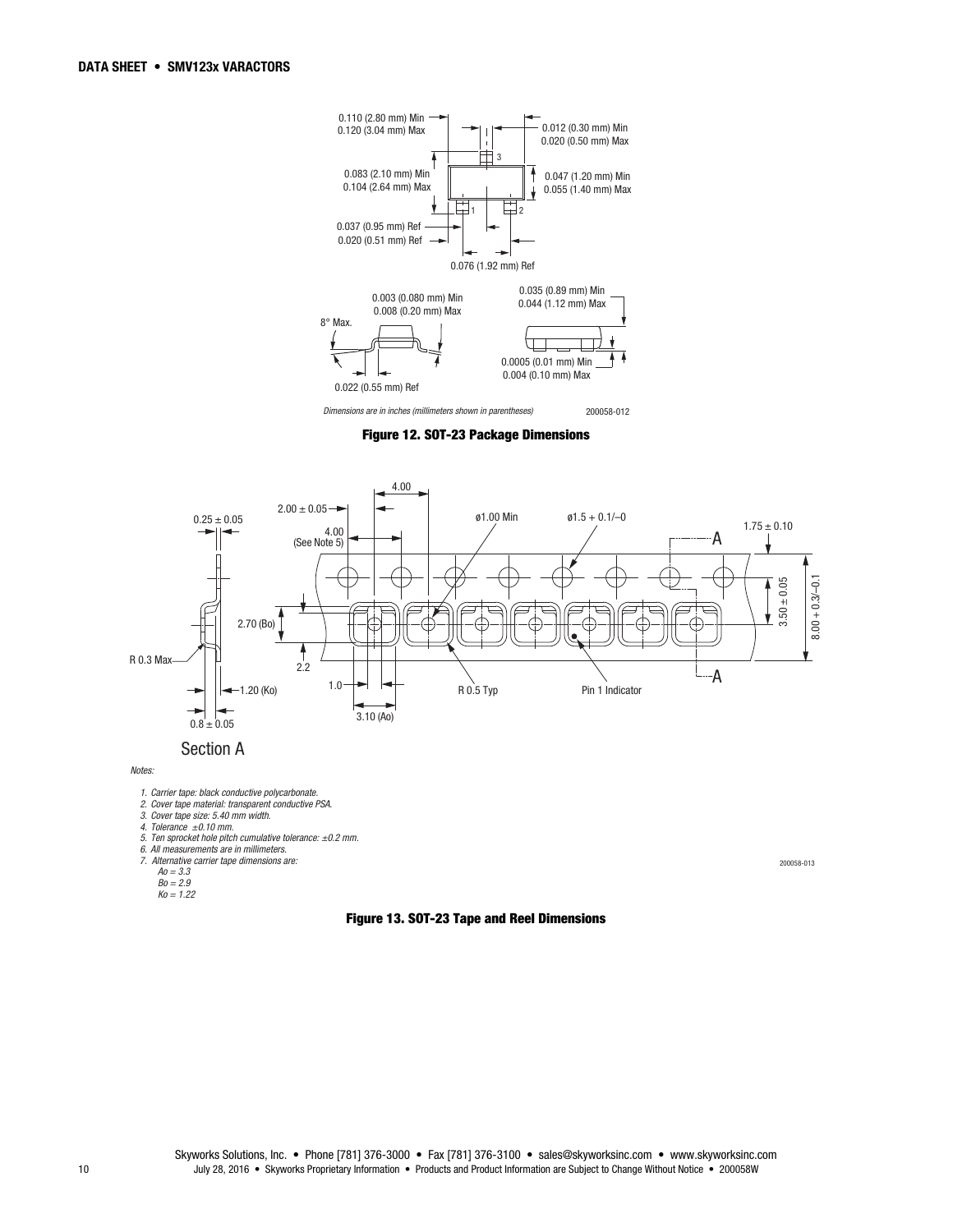

- 1. All measurements are in millimeters.
- 2. Dimensions and tolerances according to ASME Y14.5M-1994.
- 3. These packages are used principally for discrete devices.
- 4. This dimension includes stand-off height and package body thickness,
	- but does not include attached features, e.g., external heatsink or chip capacitors.
- An integral heatslug is not considered an attached feature. 5. This dimension is primarily terminal plating, but does not include small metal protrusion.

200058-014

#### Figure 14. SOD-882 Package Dimensions



Figure 15. SOD-882 Tape and Reel Dimensions